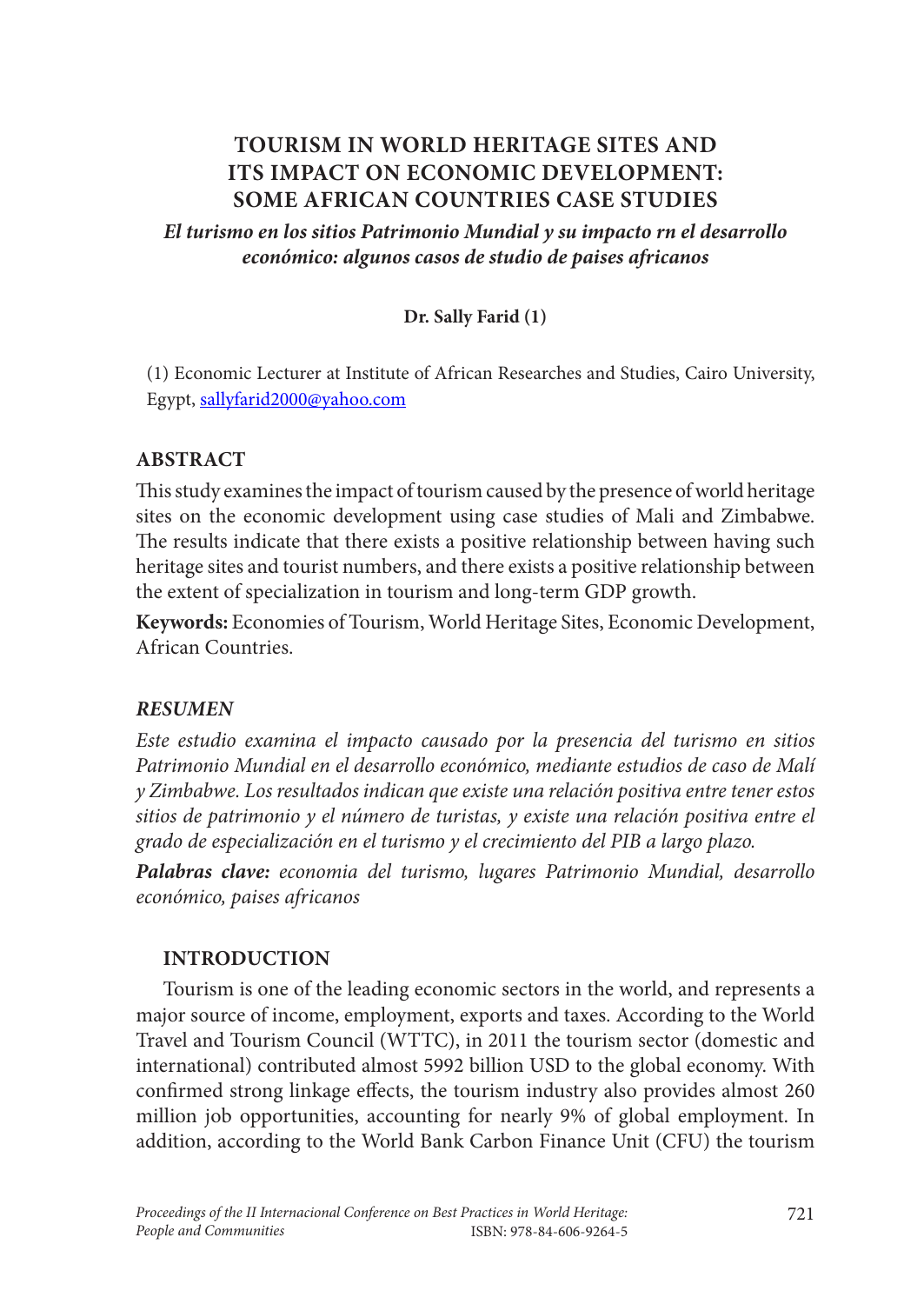sector is relatively eco-friendly compared to the manufacturing sector, and has led to more sustainable development. Therefore, many countries are emphasizing the development of tourism to drive their 'green' economic growth (Hastings, 2014).

The paper aims to recognize on the economies of tourism in world heritage sites and determines the impact of tourism on economic development, and uses case studies of Mali and Zimbabwe.

This paper is divided into six parts as follow; Part 1: Tourism specialization and economic development, Part 2: The role of world heritage sites, Part 3: Sustainable tourism and natural and cultural world heritage, Part 4: Cultural tourism and cultural heritage management in Mali, Part 5: Tourism in Zimbabwe for sustainable economic development, Part 6: Conclusion.

## **PART 1: TOURISM SPECIALIZATION AND ECONOMIC DEVELOPMENT**

During the past few decades, many countries have embarked in tourismoriented policies. Inspired by a number of success stories attributed to tourism specialization, more and more developing countries, including Sub-Saharan African countries, are contemplating such a strategy in order to emerge from the development trap. It quantifies the apparent positive relationship in Figure 1 and corrects for bias arising from potential endogeneity in a growth regression that includes tourism specialization.



Figure 1: Economic Growth and Tourism Specialization. Source: (Arezki et al., 2009).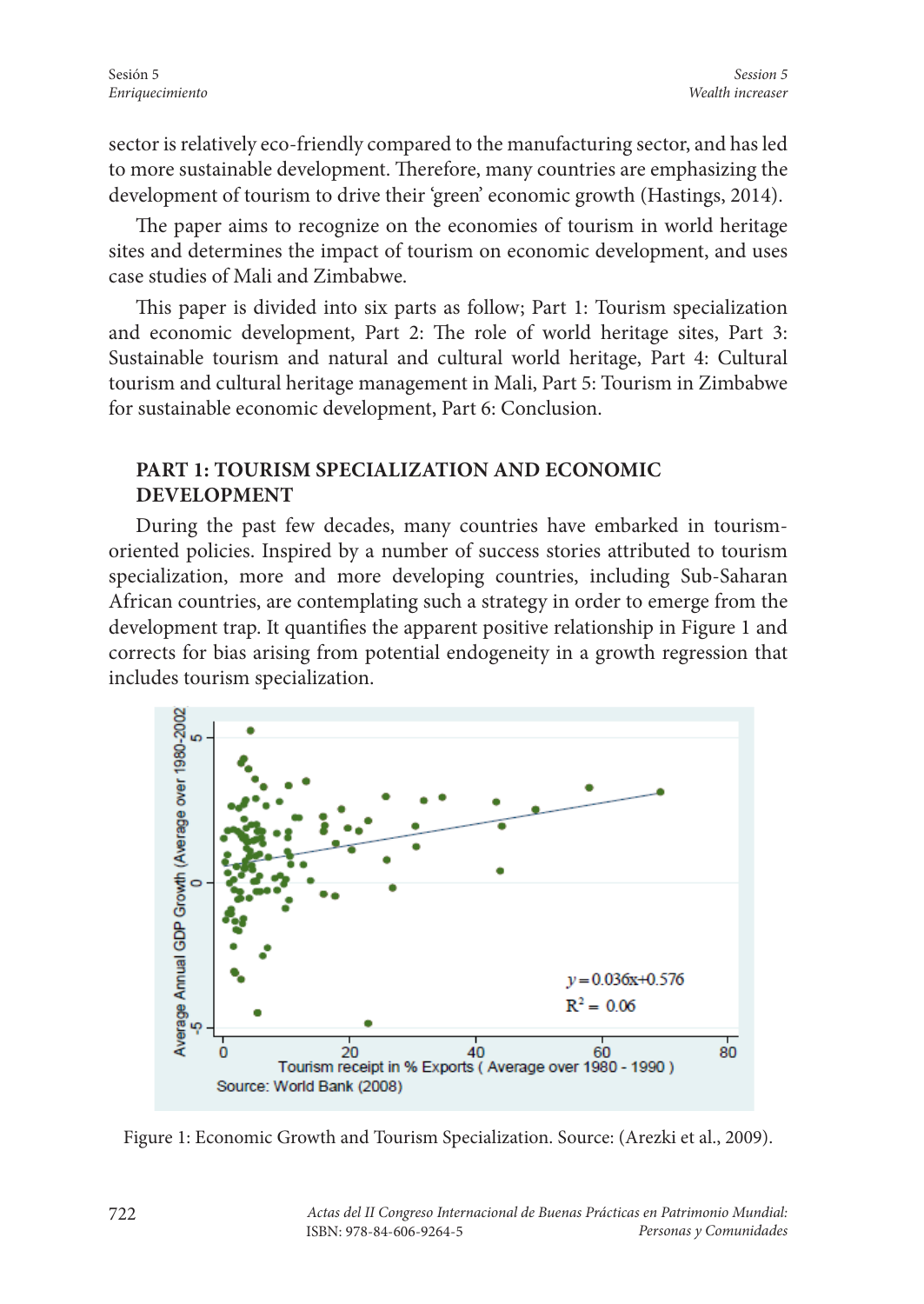According to the literature on economic growth and tourism, international tourism may affect growth through several channels beyond the direct revenues from receipts. The foreign direct investment (FDI) associated with tourism can bring managerial skills and technology with potential spillover benefits to other sectors. Policies designed to foster tourism, by improving security, stability, and openness, can also enhance growth in other sectors (Munro & Moore, 2014). On the other hand, an expansion of the tourism sector may increase the relative price of non traded goods, crowding out the factors of production at the expense of the traded goods sector, a phenomenon known as "Dutch disease" (Copeland, 1991 and Chao et al., 2006).

Empirical studies that investigate the impact of tourism on growth generally find a positive correlation between tourism receipts and the growth rate, especially for poor countries. An increase of one standard deviation in tourism specialization leads to an increase of around 0.5 percentage point in annual growth, everything else being constant (Sequeria and Nunes, 2008).

#### **PART 2: THE ROLE OF WORLD HERITAGE SITES**

World Tourism Organization (WTO) statistics reveal the growth of international tourist arrivals (the x-axis on the right hand side) between 1995 and 2011, as shown in Fig. 2.



Figure 2: Numbers of world heritage sites and international tourist arrivals. Source: (Su and Lin, 2014)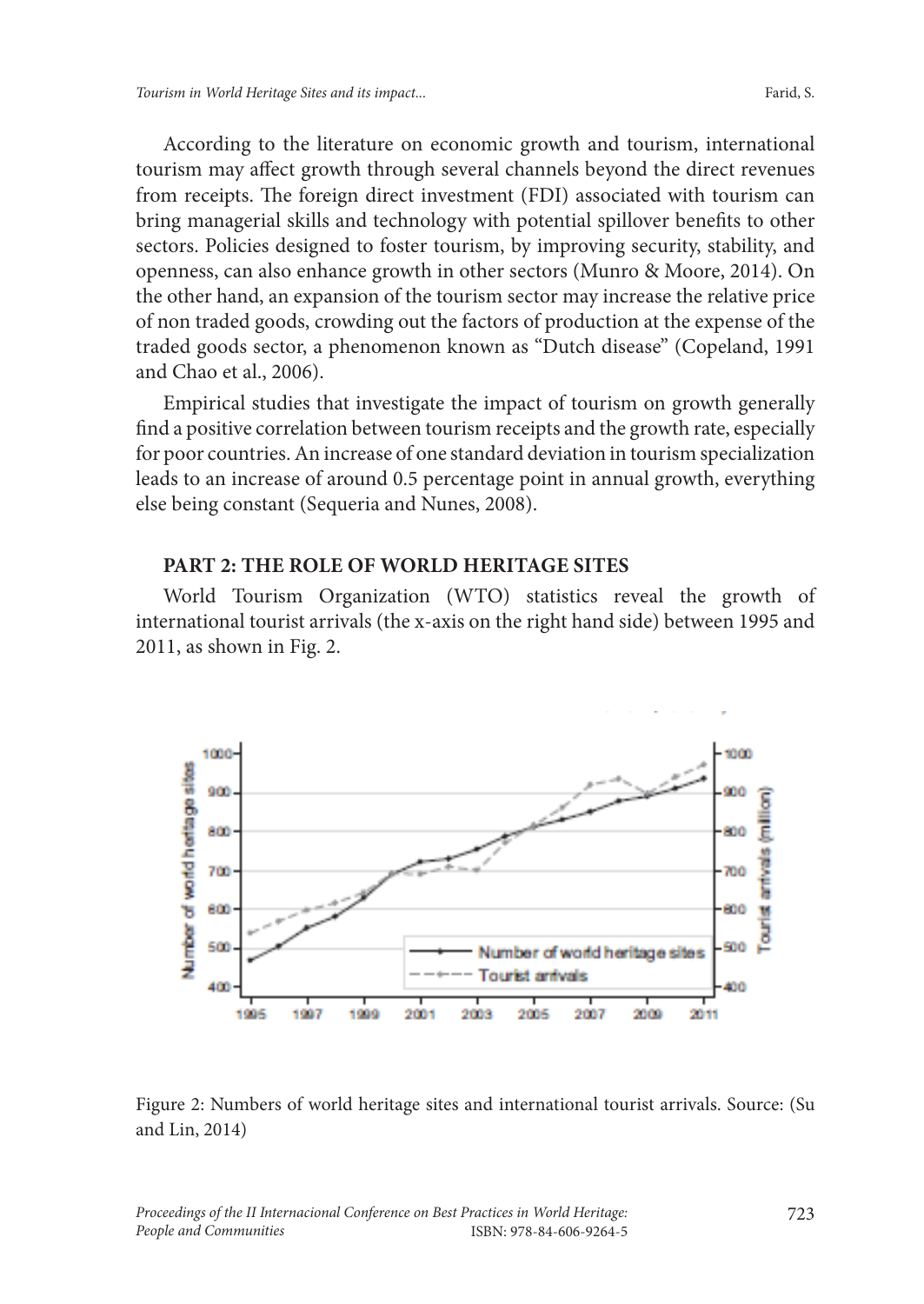The number of international tourist arrivals increased from 538 million in

1995 to 940 million in 2010, representing growth of 4.7% on average in each year. Meanwhile, according to the World Heritage Centre of the United Nations Educational, Scientific and Cultural Organization (UNESCO), the total number of World Heritage Sites (WHSs) has risen steadily. Fig.2 also shows that the number of WHSs (the x axis on the left-hand side) increased from 468 in 1995 to 936 in 2011, or by 6% per year on average. Thus, these growing trends appear to suggest that, if the positive effect of WHSs on international tourism is proved, having such sites will lead to increases in international tourist arrivals and consequently tourism expenditure, thereby benefiting the economies of the destination countries.

As the number of tourists increase, governments and private enterprises around the world have been eager to expand their tourism. Many studies have examined the key elements affecting tourism demand. It has also been found that tourism destinations with typical cultural or natural elements constitute one of the chief attractions for international tourists (Lim, 2006). Since cultural or natural attractions lead to increased tourism demand, it could be argued that those attractions that are officially authenticated, i.e., inscribed on the list of WHSs by UNESCO, should be relatively appealing to international tourists (Su and Lin, 2014).

With the increasing trend in terms of the number of WHSs (see Fig. 2), the geographical distribution of heritage sites is relatively unbalanced. According to data collected by the World Heritage Centre, UNESCO, Fig. 3 shows the pie chart of WHSs by region in 2009.



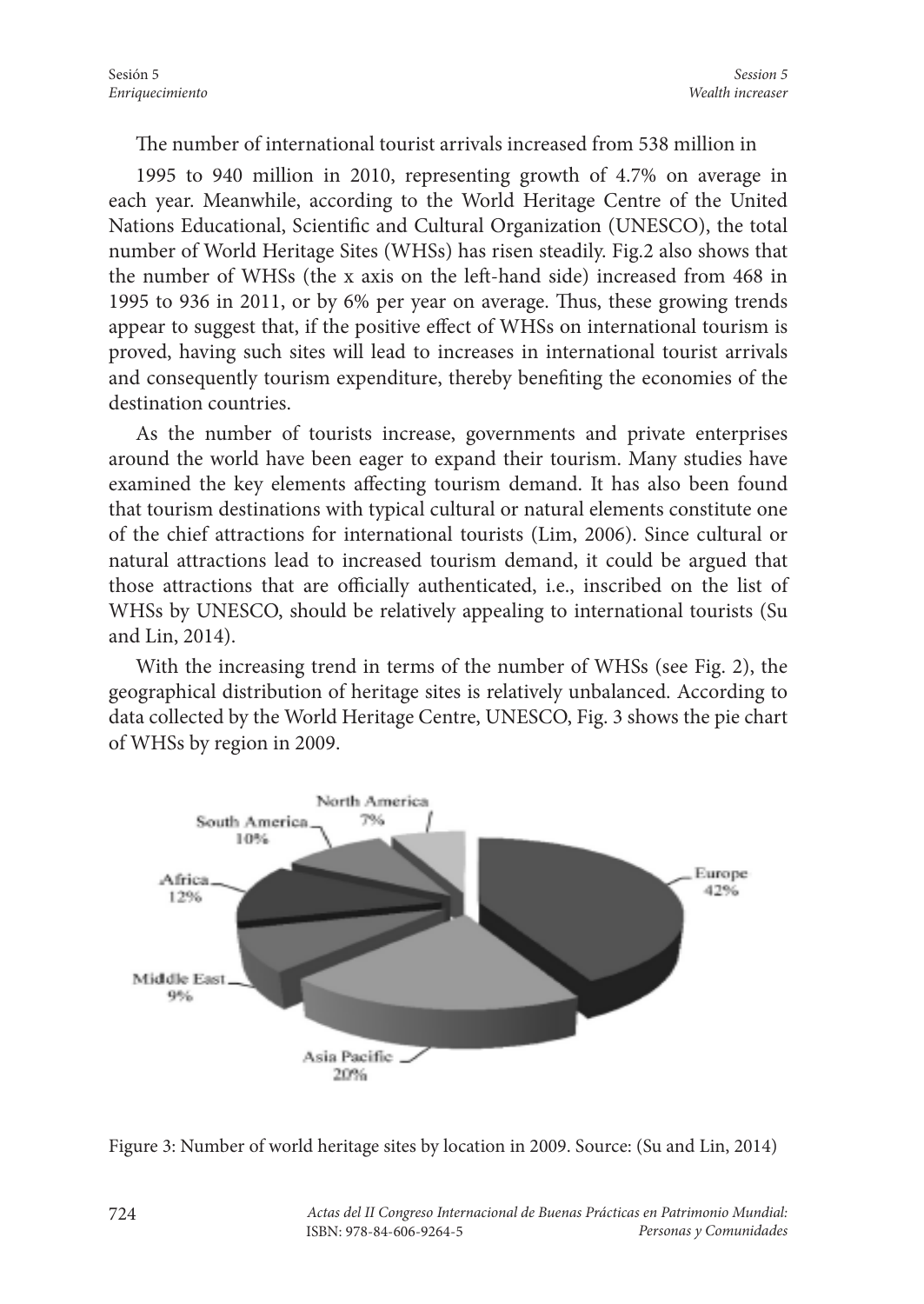WHSs are mainly concentrated in Europe, which accounts for 42% of the total amount, followed by the Asia Pacific with 20%, and the Americas with 17% (the sum of the North and the South Americas). Other areas, that is, Africa and the countries of the Middle East, each account for around 10%. Overall, European countries, which have highly developed tourism, possess rich cultural and historical attractions, including almost half of all WHSs.

To reveal this phenomenon in better detail, Fig. 4 shows the top 20 countries according to the numbers of WHSs in 2009 provided by the World Heritage Centre, UNESCO.



Figure 4: Top 20 countries in terms of world heritage sites in 2009. Source: (Su and Lin, 2014)

The total number of WHSs is the summation of three kinds of sites: cultural, natural and mixed sites. Half of these countries are located in Europe. Italy, the country with the most WHSs, possesses 44 WHSs, including 42 cultural sites and 2 natural sites. The country with the second most WHSs, Spain, has 41 WHSs (36 cultural, 3 natural and 2 mixed sites), and China has 38 WHSs (27 cultural, 7 natural and 4 mixed sites).

As for the demand for tourism, Fig. 5 shows the top 20 countries ranked by international tourist arrivals in 2009, according to data compiled by the World Tourism Organization.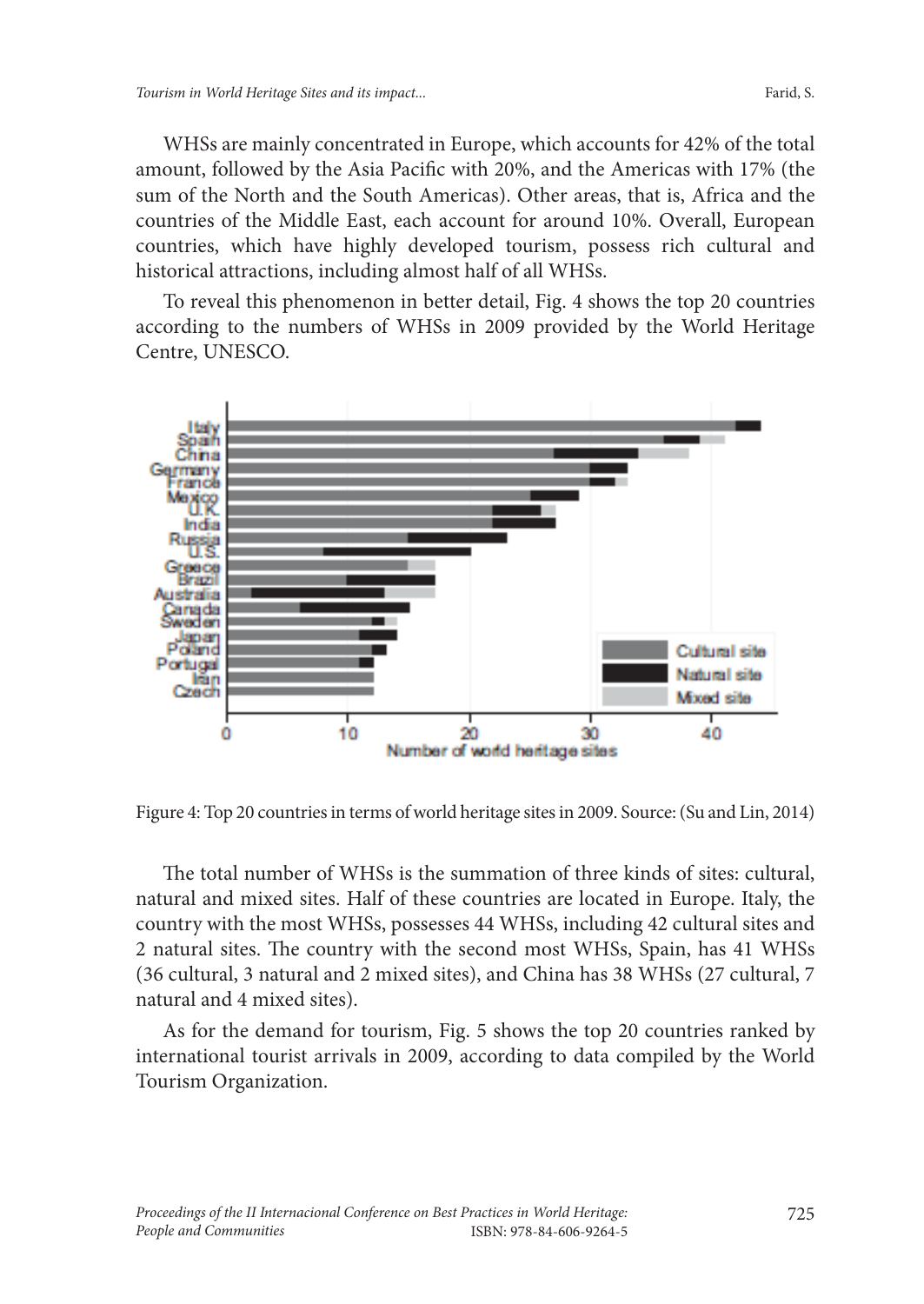

Figure 5: Top 20 countries in terms of international tourist arrivals in 2009. Source: (Su and Lin, 2014)

France, the most popular country for tourism, received 76.8 million international tourists in 2009. Inbound tourist arrivals in the United States, Spain and China were 54.9 million, 52.2 million and 50.9 million, respectively, while Italy received 43.2 million inbound tourists, or about 60% of the number that France received. International tourist arrivals in other countries were all less than 30 million in 2009.

#### *Evaluation of the economic contribution of WHSs*

According to the World Heritage Center, the latest list of newly-inscribed WHSs reflects the 2011 vision. Table 1 lists these newly-inscribed WHSs and their related economic contributions. In Table 1, the marginal effect comes from our model, while the average receipt is calculated by dividing the total tourism receipts in 2009 by the international tourist arrivals in 2009, based on data provided by the World Development Indicators (Su and Lin, 2014).

The contribution of WHSs is obtained by multiplying the marginal effect of WHSs by the average receipts (expenditure) of inbound tourists in destination countries. Because the buying power and travel costs are different, the average receipts vary across countries, and so do the contributions of WHSs (Frey and Pamini). Australia, for example, possesses 19 WHSs, and the marginal effect of WHSs on international tourist arrivals is around 375,000. However, the average receipt from international tourists is quite high, amounting to 4990 USD per person. The forecasted contribution of this newly-inscribed WHS is about 1781million USD. Thus, the authorities of the destination countries could refer not only to the result, but also to the method in order to evaluate the economic contribution of WHSs and to budget for their conservation (Su and Lin, 2014).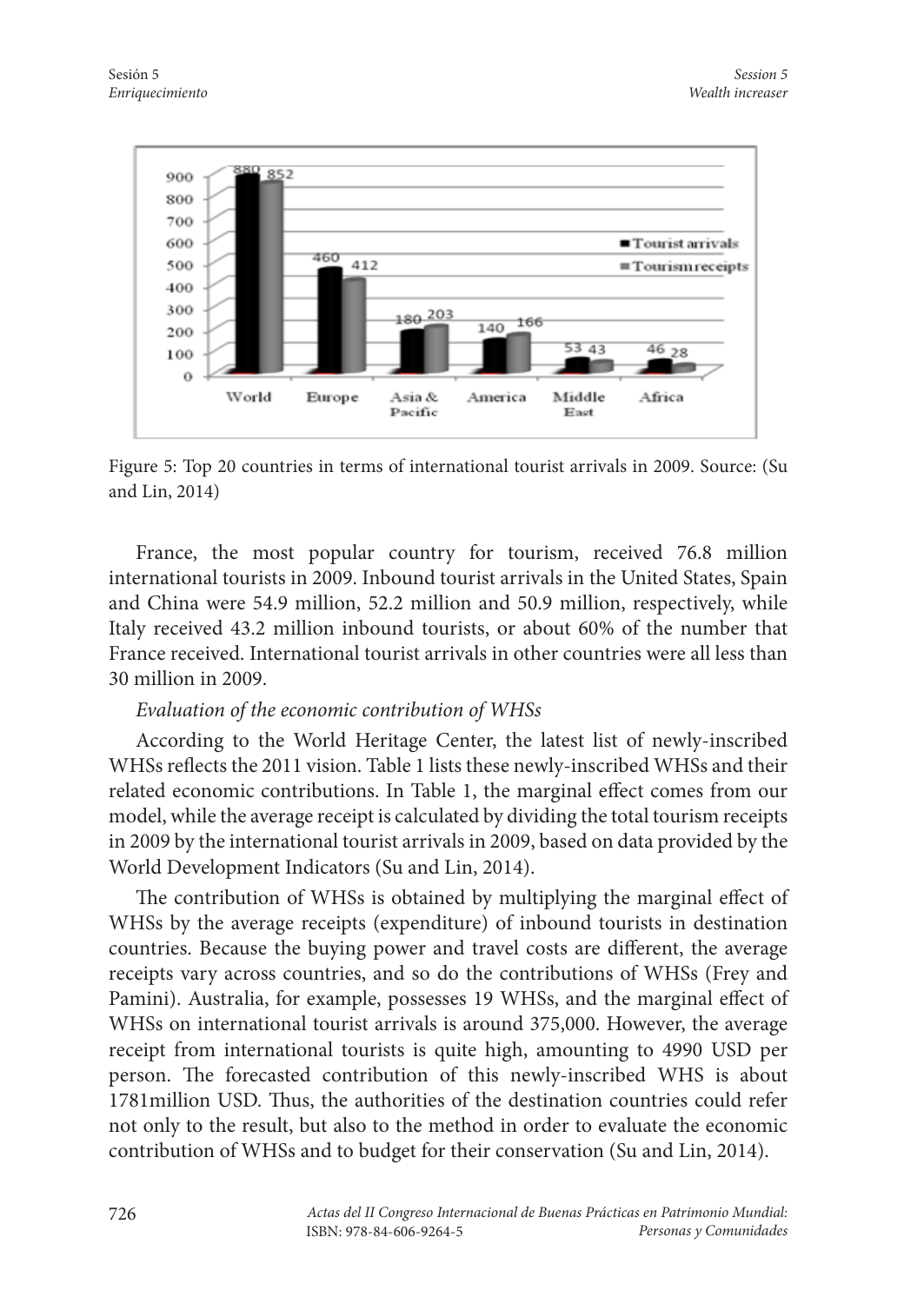*Tourism in World Heritage Sites and its impact...* Farid, S. Farid, S. Farid, S.

#### Table 7

Contribution of newly-inscribed WHSs in 2011.

| Newly-inscribed WHSs in 2011                              | Type | Country         | # of<br><b>WHSs</b> | Marginal effect of<br>WHSs (1000)<br>(A) | Average<br>receipt (USD)<br>(B) | Contribution of<br>WHSs (million USD)<br>$(A) \times (B)$ |
|-----------------------------------------------------------|------|-----------------|---------------------|------------------------------------------|---------------------------------|-----------------------------------------------------------|
| In-sample countries                                       |      |                 |                     |                                          |                                 |                                                           |
| · Petroglyphic Complexes of the Mongolian Altai           | c    | Mongolia        | 3                   | 975                                      | 616                             | 600                                                       |
| · Coffee Cultural Landscape of Colombia                   | Ċ    | Colombia        | 7                   | 498                                      | 1244                            | 620                                                       |
| • Selimiye Mosque and its Social Complex                  | Ĉ    | Turkey          | 10                  | 498                                      | 985                             | 480                                                       |
| • The Persian Garden                                      | Ĉ    | Iran            | 13                  | 357                                      | 1136                            | 405                                                       |
| • Hiraizumi (Temples, Gardens and Archaeological          | Ĉ    | Japan           | 16                  | 357                                      | 1846                            | 659                                                       |
| Sites Representing the Buddhist Pure land)                |      |                 |                     |                                          |                                 |                                                           |
| · Ogasawara Islands                                       | N    | lapan           | 16                  | 357                                      | 1846                            | 659                                                       |
| · Ningaloo Coast                                          | N    | Australia       | 19                  | 357                                      | 4990                            | 1781                                                      |
| · Fagus Factory in Alfeld                                 | Ĉ    | <b>Cermany</b>  | 36                  | 475                                      | 1999                            | 931                                                       |
| • The Causses and the Cévennes, Mediterranean             | Ĉ    | France          | 37                  | 475                                      | 763                             | 362                                                       |
| agro-pastoral Cultural Landscape                          |      |                 |                     |                                          |                                 |                                                           |
| • West Lake Cultural Landscape of Hangzhou                | c    | China           | 41                  | 475                                      | 838                             | 398                                                       |
| · Cultural Landscape of the Serra de Tramuntana           | c    | Spain           | 43                  | 475                                      | 1141                            | 542                                                       |
| . Longobards in Italy, Places of the Power (568-774 A.D.) | c    | ltaly           | 47                  | 475                                      | 970                             | 461                                                       |
| Out-of-sample countries                                   |      |                 |                     |                                          |                                 |                                                           |
| • Cultural Sites of Al Ain (Hafit, Hili, Bidaa            | c    | United Arab     | 1                   | 975                                      | 1032                            | 1006                                                      |
| Birt Said and Oases Areas)                                |      | <b>Emirates</b> |                     |                                          |                                 |                                                           |
| • Historic Bridgetown and its Garrison                    | c    | <b>Rarbados</b> | 1                   | 975                                      | 2162                            | 2108                                                      |
| Archaeological Sites of the Island of Merce               | c    | Sudan           | 2                   | 975                                      | 712                             | 694                                                       |
| · León Cathedral                                          | Ĉ    | Nicaragua       | 2                   | 975                                      | 358                             | 349                                                       |
| · Wadi Rum Protected Area                                 | M    | Jordan          | 4                   | 580                                      | 916                             | 531                                                       |
| · Residence of Bukovinian and Dalmatian Metropolitans     | Ĉ    | <b>Ukraine</b>  | 5                   | 580                                      | 209                             | 121                                                       |
| · Ancient Villages of Northern Syria                      | Ĉ    | Syrian Arab     | 6                   | 580                                      | 621                             | 360                                                       |
|                                                           |      | Republic        |                     |                                          |                                 |                                                           |
| · Fort Jesus, Mombasa                                     | c    | Kenya           | 6                   | 580                                      | 807                             | 468                                                       |
| . Kenya Lake System in the Great Rift Valley              | N    | Kenya           | 6                   | 580                                      | 807                             | 468                                                       |
| · Saloum Delta                                            | Ĉ    | Senegal         | 6                   | 580                                      | 542                             | 314                                                       |
| • Citadel of the Ho Dynasty                               |      | <b>Vietnam</b>  | 7                   | 498                                      | 814                             | 405                                                       |
| · Konso Cultural Landscape                                | Ċ    | <b>Ethiopia</b> | ğ                   | 498                                      | 3391                            | 1689                                                      |

1. C cultural site, N: natural site, M: mixed site.

2. Missing data of tourist arrivals in 2009: Iran, Ethiopia (replaced by 2008 data). Senegal (replaced by 2007 data), United Arab Emirates (replaced by 2005 data).

Table 1: contribution of newly-inscribed WHSs in 2011. Source: (Su and Lin, 2014).



Figure 6: The number of tourists according to the world and their regions. Source: (Emir and Kilic, 2014).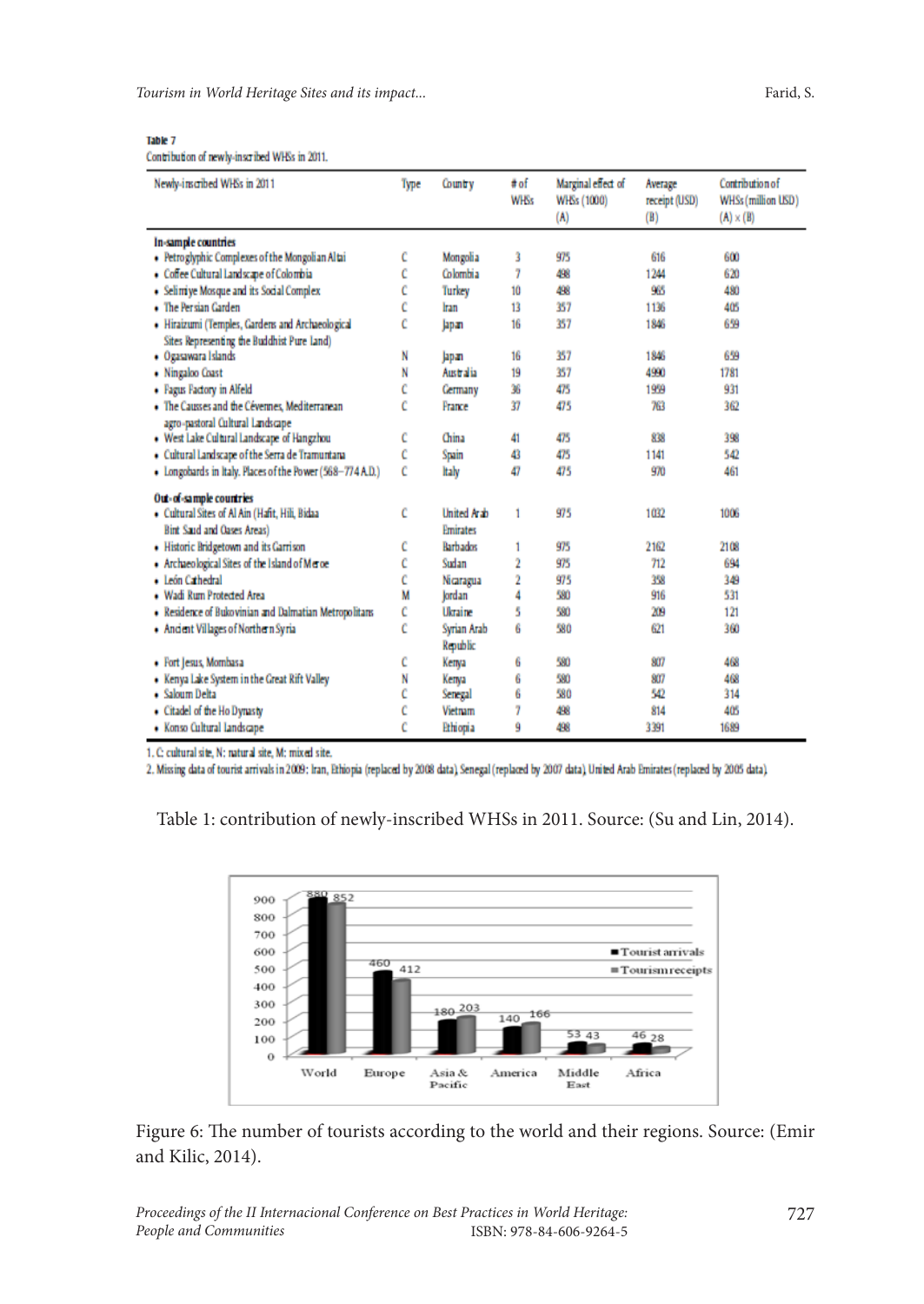According to WTO (2010) data, the top three countries to attract tourists are France (74.2 million), the USA (54.9 million) and Spain (52.2 million). Additionally, tourism receipts rank as the USA (94.2 billion \$), Spain (53.2 billion \$) and France (48.7 billion \$).

# **PART 3: SUSTAINABLE TOURISM AND NATURAL AND CULTURAL WORLD**

### *Heritage*

Gaps exist in our understanding of how tourism development affects natural World Heritage Sites, including the nature and extent of different types of impacts from tourism in and around sites, and the underlying reasons for these. A clearer understanding is also required with regards to how the different players (tourism industry, tourists, local authorities…) contribute to such impacts and which of these groups can be considered the drivers of change (Snyman, 2014).

Furthermore, better knowledge of the level of integration (e.g in terms of governance, management, funding, land-use planning, tourism development and destination management) of World Heritage Sites in the wider landscape would be beneficial. In light of these gaps, it is important to determine how the World Heritage status and mechanisms can be used more effectively to address the current challenges (Borges et al. 2011).

# *Tourism driven impacts on natural World Heritage*

Tourism is often praised for its ability to reconcile conservation and development goals in or near protected areas (Ashworth & van der Aa, 2006; Figgis & Bushell, 2007). From a conservation perspective, tourism can raise funds for protecting natural areas, enhance local and tourist awareness of biodiversity and conservation issues as well as discourage local people from unsustainable livelihoods.

From a development perspective, tourism revenue may reduce poverty by stimulating business development and job creation that is in principle compatible with biodiversity conservation as well as enhancing local services, and through improved education empower local people to advocate for the protection of the natural environment (Vadi & Schneider, 2014).

However, if tourism is badly planned and not managed responsibly, it can on the contrary lead to biodiversity loss, ecosystem degradation and negative impacts to local communities. It is therefore essential for tourism that takes place in protected areas to be managed correctly and uphold the principles of sustainable development (Tubbataha 2013).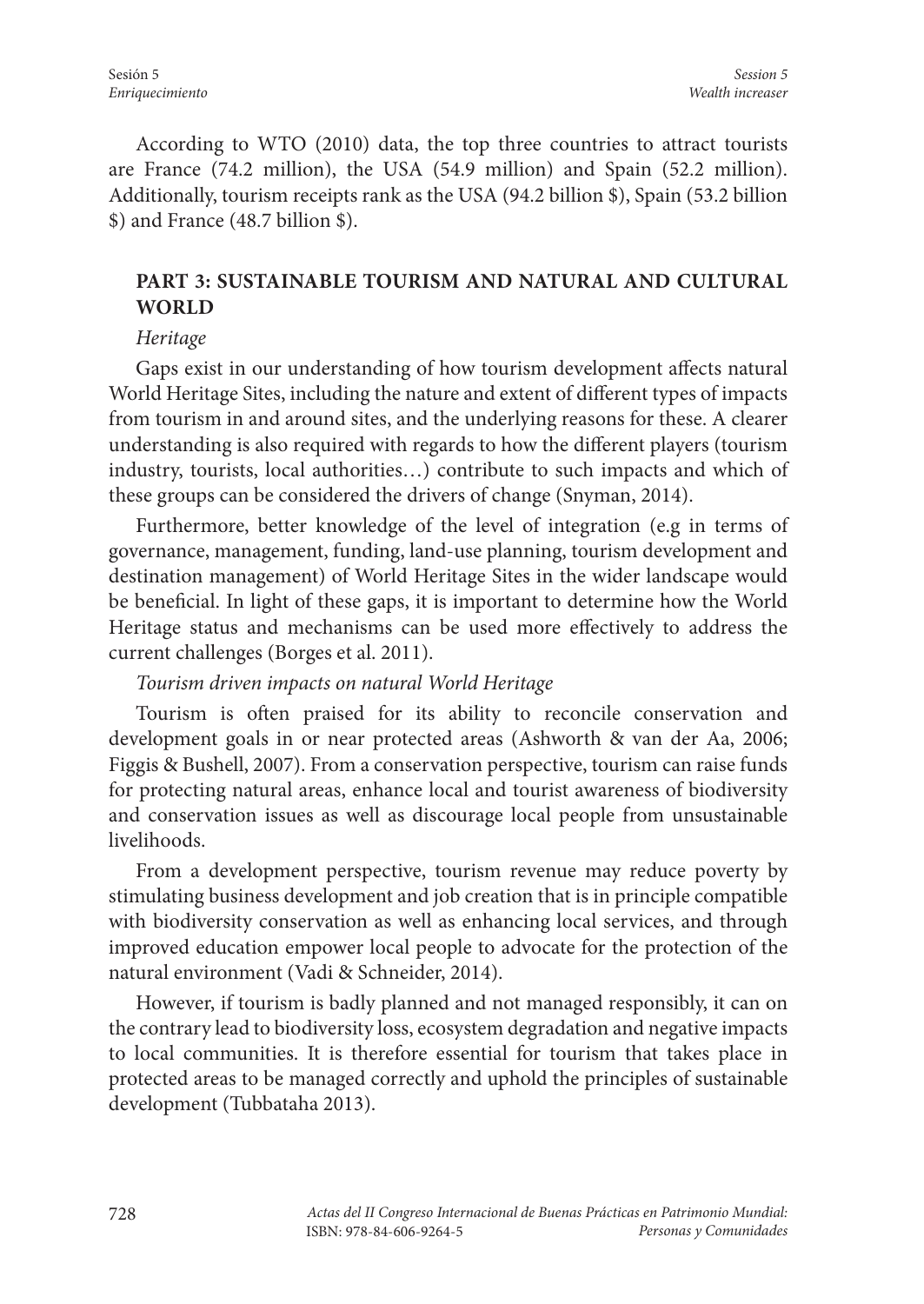Furthermore, it should not be forgotten that the overall goal of a protected area is conservation and in the case of World Heritage Sites there is a particular emphasis on the protection, conservation and presentation of the features (Meskell, 2013).

# *Negative impacts (Threats)*

In regards to negative impacts of tourism development, some common trends were reported. Increased visitor pressure is seen as one of the key issues associated with World Heritage Site status and can have severe consequences for the integrity particularly when the increases are either unplanned or very rapid, outstripping the capacity of site infrastructure and management systems to cope. A rapid increase in tourism numbers, particularly when this is not accounted for by the management of the property often threatens the values for which the property was inscribed in the list in the first place. Associated to an increase in visitor numbers are other issues reported in the survey including congestion, heavy traffic, infrastructure development, air, noise and /or water pollution and severe effects to the diversity of the area through physical changes provoked by the presence of large numbers of tourists (e.g. through trampling, disturbance, vandalism etc) (Borges et al. 2011).

# *Positive impacts (Opportunities)*

The tourism development in natural World Heritage sites can be beneficial when planned and managed in a sustainable way. Social, economic and environmental benefits are all achieved when appropriate site protection mechanisms are in place and tourism planning is integrated with site management planning. For instance, economic benefits from tourism development are often vital for managing the site and used for conservation and monitoring activities (Borges et al. 2011).

Community development can be another positive outcome of tourism being developed in World Heritage Sites and has been reported in many sites. Although some common impacts of tourism development in natural World Heritage Sites were identified throughout the sites, the reasons for these vary considerably and not surprisingly, cannot be easily categorized to a specific cause. The impacts reflect a multitude of relational factors which range from understanding the sociopolitical context of the site to analyzing its management to other issues related to stakeholder participation and communication. In trying to find common threads among sites, the contrasts between them becomes apparent and their diversity striking. Natural World Heritage Sites represent a wide and diverse range of protected areas and should be analyzed as such if a framework for sustainable tourism development in these sites is to be reached (Borges et al. 2011).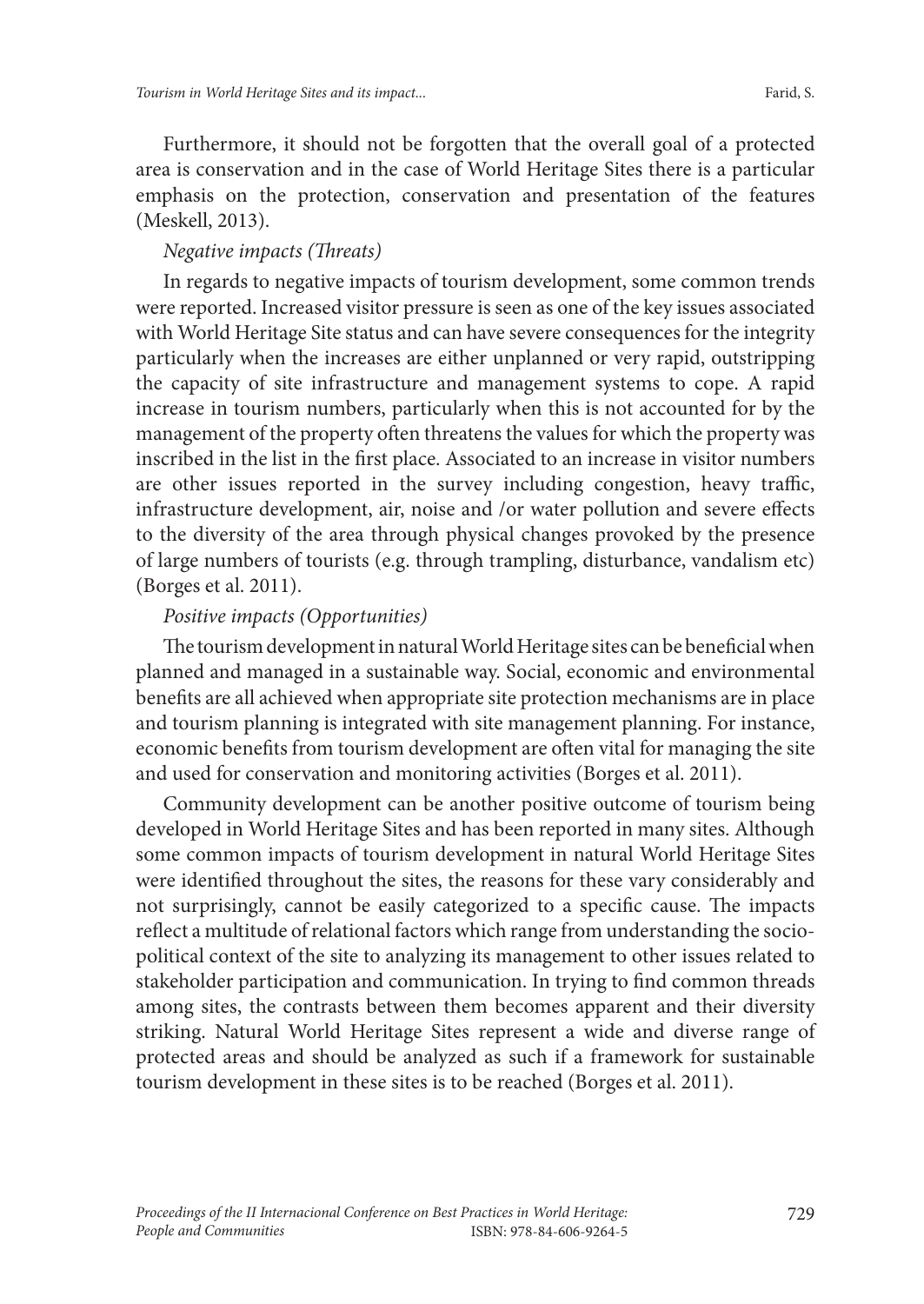#### *Cultural heritage*

The economic valuation of the historic heritage implies an important problem: the inexistence of significant markets that express that value in terms of real prices (Harding, 1999). This conclusion is also based on two basic reasons: firstly, often the direct value of the services derived from the historic heritage is not registered adequately, due to their nature of public goods or their subsidiary condition (McKercher, 2002); and, secondly, the benefits related to the heritage considered as a social value or identity sign are not marketable, even when there is an expressed willingness to pay. Hence the importance of resorting to indirect markets in order to discover the public's preferences, such as the travel cost method, whose likelihood lies in the estimation of the willingness to pay for the use of the cultural heritage measured by the economic effort involved in traveling to the touristic sites (Bedate et al. 2004).

# **PART 4: CULTURAL TOURISM AND CULTURAL HERITAGE MANAGEMENT IN MALI**

Mali is one of developing countries which has signed the World Heritage Convention in 1977 (UNESCO, 2014d). Although there is now a more global strategy, Smith (2006) argues that there is an authorized heritage discourse (AHD) in the uses of heritage. This discourse has its roots in a Western European tradition and deals with heritage as 'things' i.e. as aesthetic monuments that need to be 'conserved as found'. It is in that discourse (AHD) that heritage as physical embodiment can be mapped, managed, preserved, restored and investigated and its protection may be the subject of national legislation and international agreements, conventions and charters from UNESCO and International Council on Monuments and Sites (ICOMOS) amongst others.

The local population did not seem to be a passive actor in the development of this World Heritage Site as tourist attraction. They are involved in the formation of a tourist attraction by building complements and adjusting meals for tourists, opening souvenir shops, arranging local guides and collecting site tax. Besides this the local population is also actively involved in the restoration project of the ancient sites in the cliff under supervision of the Mission Culturelle Bandiagara (Deursen and Raaphorst, 2014).

This case study examines how locals deal with concepts such as cultural tourism and cultural heritage management, which affect their community. The local population has different ideas about cultural heritage management and the importance of conservation than their Western partners, such as UNESCO, in other words the AHD. The AHD conceptualizes heritage as things which need to be 'conserved as found'. The local population adapted Western concepts and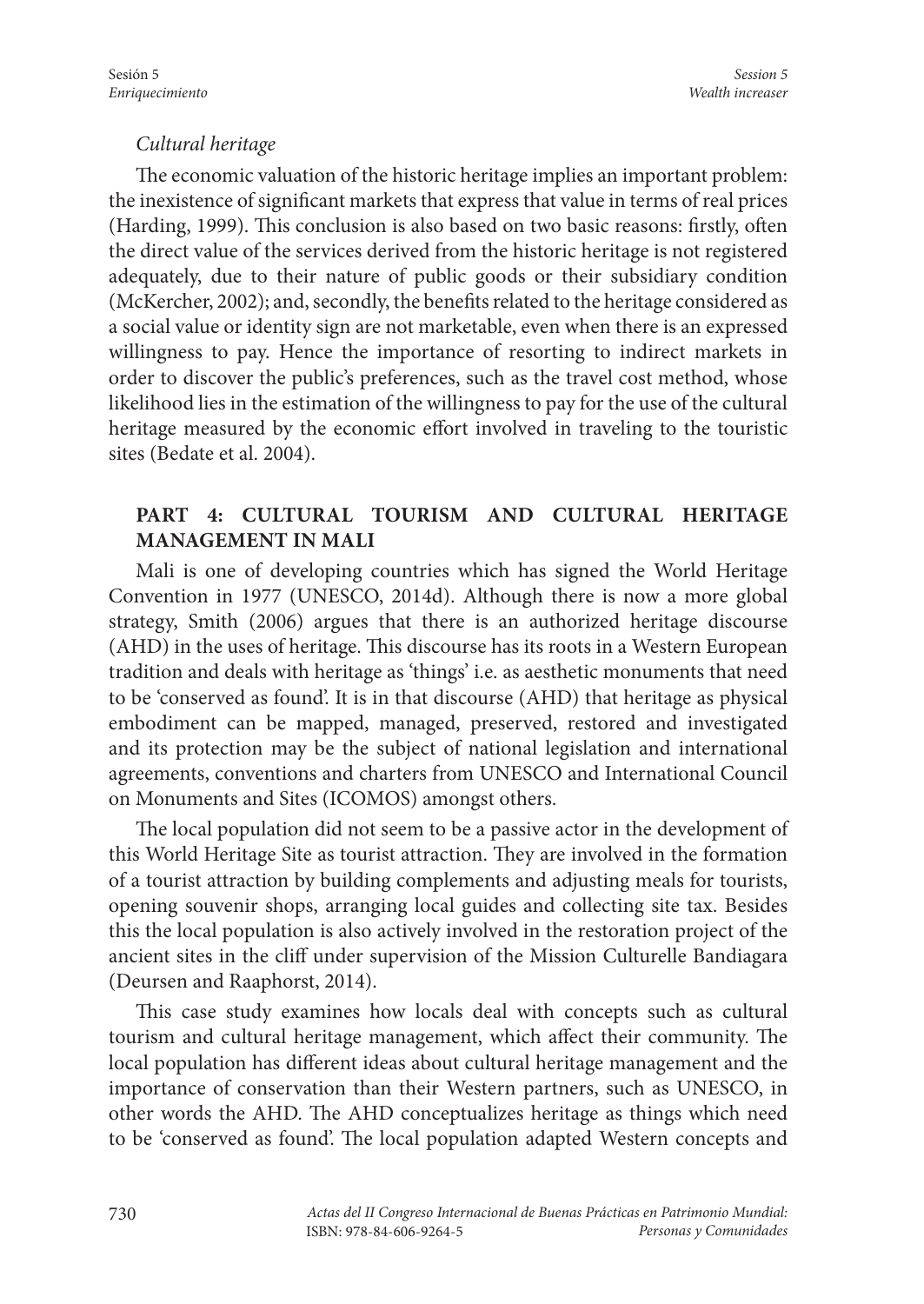mixed them with their own ideas and interpretations of conserving, using and managing their cultural heritage.

The competence of locals as cultural brokers to anticipate the needs and expectations of tourists and transmitting cultural knowledge to the younger generation through the restoration project. Insights are gained into the complexity of cultural tourism and the process of interaction between locals, tourists, stakeholders in the travel industry and cultural heritage management in Mali. Interests, needs and expectations of these different actors have to be taken into account. Although there will always be differences in power and locals will never have complete power and control over the formation of a World Heritage Site into a tourist attraction, they have certainly a degree of ownership. As is apparent from the preceding paragraphs, cultural heritage management is not without conflicts and different interests. In other words, where there is heritage, there is the politics of heritage (Deursen and Raaphorst, 2014).

It can be concluded that the local population is indeed involved as an active actor and benefits from cultural tourism through deploying their embodied and objectified cultural capital. It is important to remain critical. To some extent locals will have to conform to the standards of UNESCO's Operational Guidelines. Their ideas about the management of cultural heritage are not always compatible. But locals also 'play' with these 'rules'. In addition, no community is homogeneous, and there will always be differences of interpretation in cultural heritage management. This means that not all members of a community uniformly share the same ideas about conserving, using and managing cultural heritage.

# **PART 5: TOURISM IN ZIMBABWE FOR SUSTAINABLE ECONOMIC DEVELOPMENT**

In Zimbabwe, tourism ranks fourth in its contribution towards the country's earnings and 10% to Gross Domestic Product (GDP)(Mzembi 2014). Zimbabwe's Agenda for Sustainable Socio-Economic Transformation (ZimAsset) is a government of Zimbabwe macroeconomic program launched in October 2013 and will run up to December 2018. Zimbabwe experienced economic down turn from 2001 to 2008. A positive economic growth to the tune of 4.7% was reached in 2009 signifying a sign of recovery. However, such recovery cannot be sustainable for a long period without the Government of Zimbabwe implementing deeper reforms (African Development Bank, 2010; World Bank, 2011 and Mzumara, 2012). The tourism sector grew steadily at independence in 1980 owing to the removal of sanctions imposed on Rhodesia then by the United Nations. With the new legitimate government in place, the number of visitors coming to Zimbabwe grew. The period 1980 to 1999 was a now remarkable growth in the sector (Mzumara et al 2013).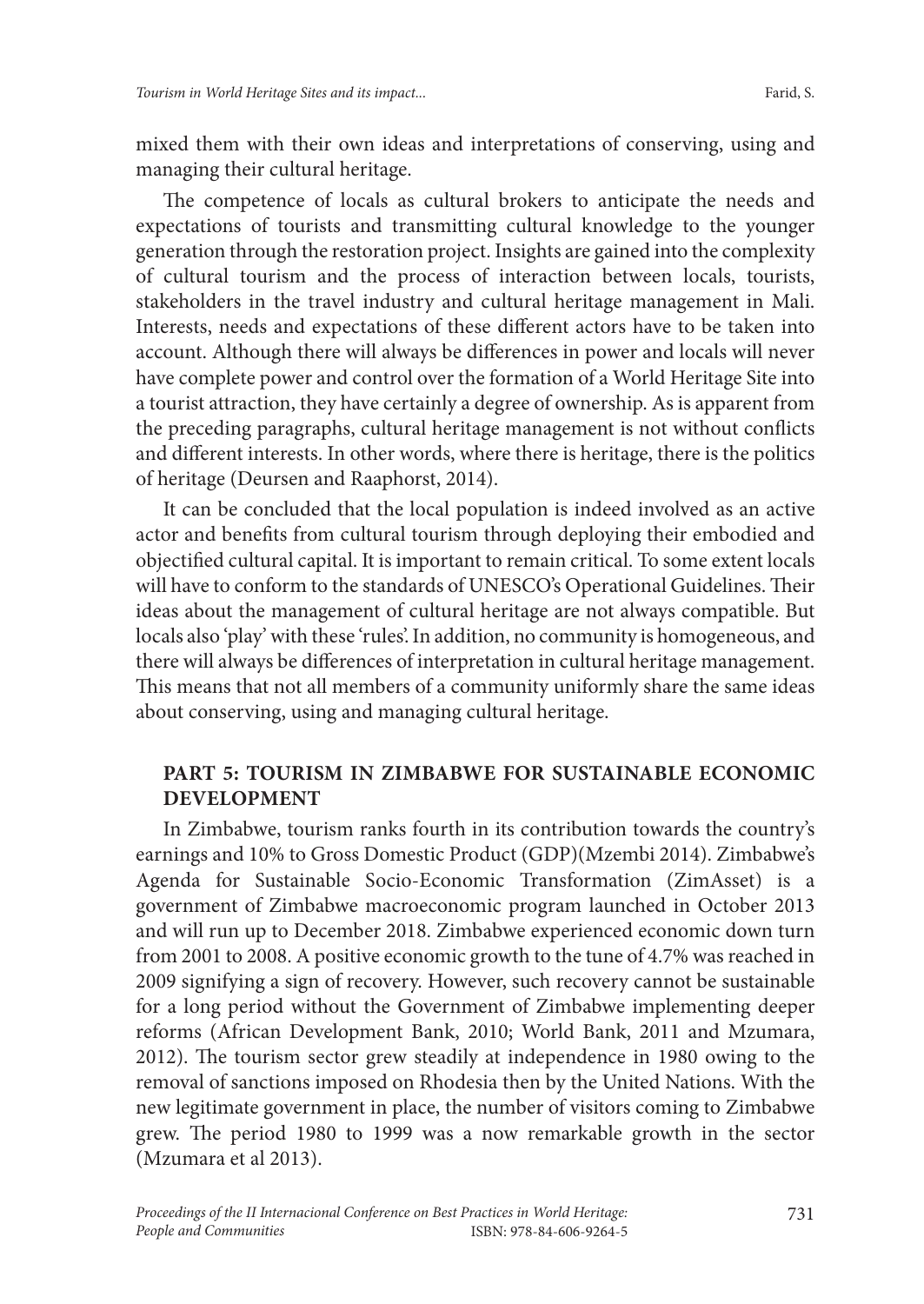However in 2000, the war veterans' occupation of white commercial farms and subsequent formalization of it by the government was seen as marking of intensive land reform program. This angered countries and organizations such as the United Kingdom, the United States, Canada, Australia and the European Union. The anger was followed by measures or travel bans imposed on Zimbabwe's political leadership (Timbe, 2007). These measures were subsequently expanded in full sanctions such as the Zimbabwe Democracy and Economic Recovery Act (ZIDERA) of 2001 by the United States of America Congress. The act prevented the Secretary of Treasury and USA Directors in Multilateral Organization such as the World Bank, and International Monetary Fund from extending credit to Zimbabwe. The Act was replaced with Zimbabwe Transition and Economic Recovery Act 2010 and allowed some assistance to some ministries not controlled by ZANUPF in the inclusive government and the Parliament of Zimbabwe (USA Congress, 2010; Mzumara, 2012).

The impact of the sanctions has resulted in a fluctuation in the tourism sector just like other sections in Zimbabwe experienced. The fluctuation in tourism was mainly due to bad publicity of Zimbabwe by international media especially in the western countries that imposed sanctions on Zimbabwe. The tourism sector is quite sensitive and responds immediately to travel bans and warnings especially by countries such as the United States of America. The USA State Department is known for issuing travelling warnings to its citizens. Such warnings are taken as a cue if the security situation in a country named in the bulletin. Zimbabwe's hopes to revive the sector were hinged on the hosting of FIFA World Cup by South Africa in 2010. There was euphoria of hope that visitors coming to watch the game in South Africa would find their way to Zimbabwe before or after the World Cup (Chingarande, 2014).

In Table 2, taking 1995 as a base year, in 1996 tourist arrivals increased by 15.7%. In 1997 however tourist arrivals fell by -7.9%. In 1998 tourist arrivals picked up by 45.5%. The arrivals further increased by 64.9% in 1999. In 2000 there was an increase but was less than that of 1999 at 44%. In 2001 tourist arrivals in Zimbabwe soared to 62.6% before only increasing by 49.7% in 2002 then picking up 65.4% in 2003.

Then in 2004 tourist arrivals increased only by 36%. In 2005 the increase was marginal at 14.3%. In 2006 there was substantial increase in tourist arrivals in Zimbabwe by 67.7%. Then the increase soared by 84% in 2007. In 2008, the increase in tourist arrivals in Zimbabwe was only 43%. In 2009 the increase was 47.2%. In 2010 the tourist arrivals in Zimbabwe

increased by 64.2%. In 2011, Zimbabwe recorded an increase of 77.8% while in 2012 the increase amounted to 31.6%. Since 1995, the increase has been fluctuating rather than steady. Figure 7 shows tourist arrivals by region in 2012 in Zimbabwe.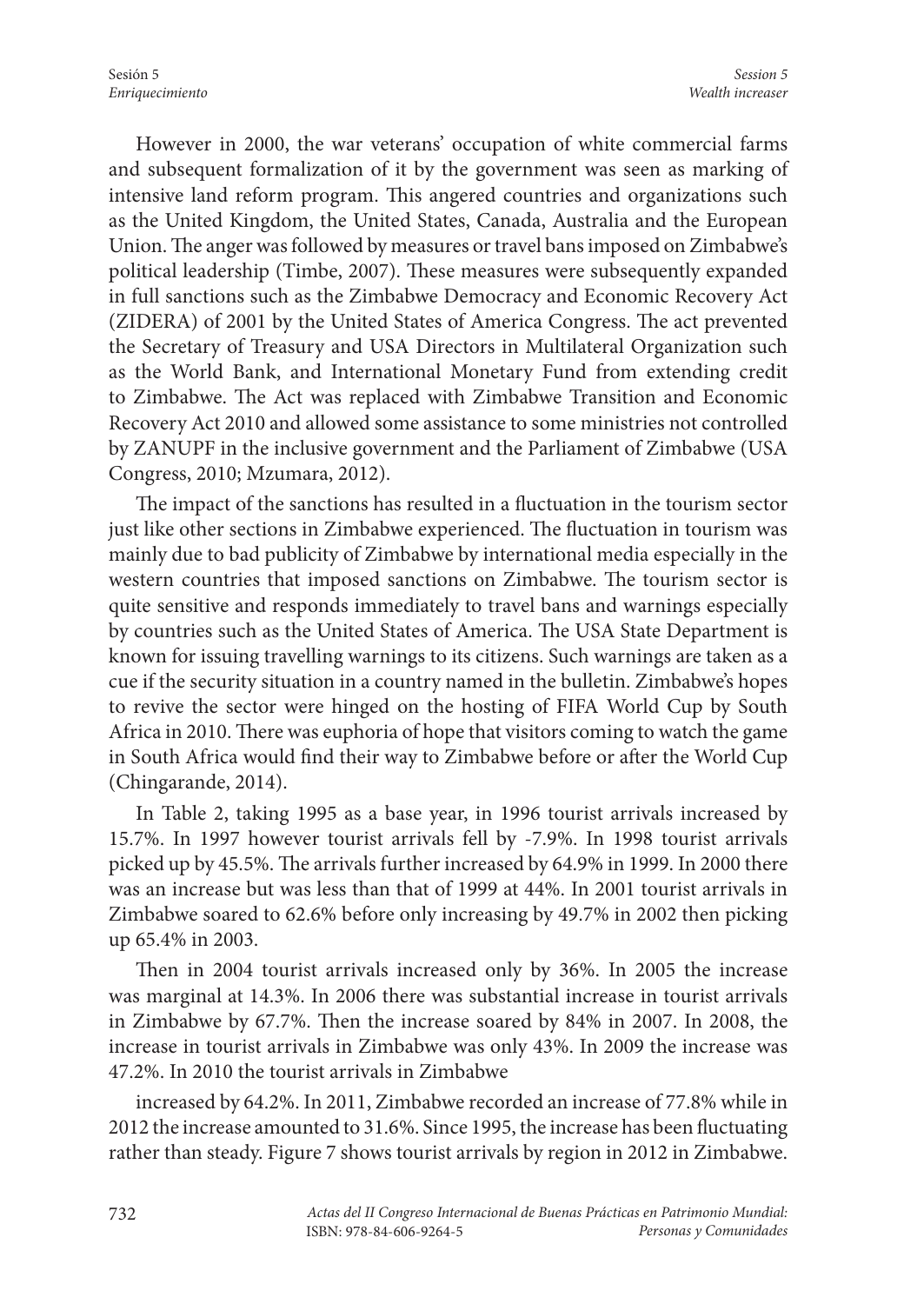| Year | <b>Arrivals in Zimbabwe</b> |
|------|-----------------------------|
| 1995 | 1 363 412                   |
| 1996 | 1577005                     |
| 1997 | 1 281 205                   |
| 1998 | 1986474                     |
| 1999 | 2 249 615                   |
| 2000 | 1966 582                    |
| 2001 | 2 217 429                   |
| 2002 | 2 041 202                   |
| 2003 | 2 256 205                   |
| 2004 | 1854488                     |
| 2005 | 1558501                     |
| 2006 | 2 286 572                   |
| 2007 | 2513204                     |
| 2008 | 1956442                     |
| 2009 | 2017264                     |
| 2010 | 2 239 165                   |
| 2011 | 2423280                     |
| 2012 | 1794230                     |

Table 2: Tourist arrivals in Zimbabwe. Source: (Chingarande, 2014).



Figure 7: Tourist arrivals by region in 2012 in Zimbabwe. Source: (Chingarande, 2014).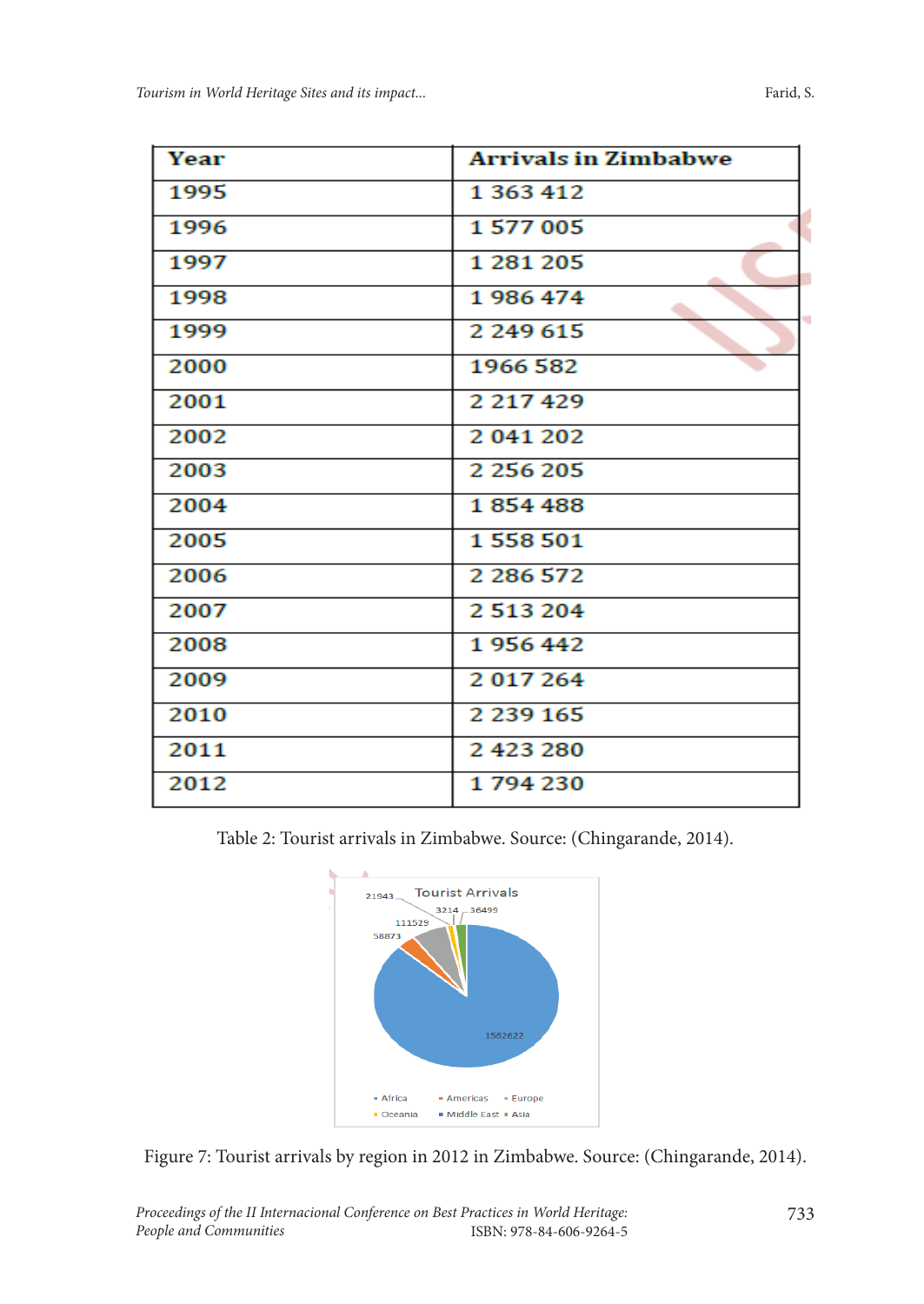*Session 5*

In Figure 7, the highest tourist arrivals came from within Africa accounting for 1 562 622. In the second place was Europe accounting for 111 529. In the third place was America accounting for 58 873. In the

fourth place was Asia accounting for 36 499 tourist arrivals. In the fifth place is Oceania accounting for 21 493. In the sixth place was the Middle East accounting for only 3214. Figure 8 shows top 12 countries which contributed to tourist arrivals in Zimbabwe in 2012.



Figure 8: Top 12 countries which contributed to tourist arrivals in Zimbabwe in 2012. Source: (Chingarande, 2014)

In Figure 8, the highest contributor to tourist arrivals in Zimbabwe in 2012 was South Africa accounting for 719 637. It was followed by Zambia, then Malawi, Mozambique, Botswana, USA, Britain and Ireland, DR Congo, Lesotho, Japan, Tanzania, Australia. The Southern African countries are leading in contributing to tourist arrivals due to the fact that the countries are close to Zimbabwe making the cost of travelling affordable. Further under the Southern African Development Community (SADC) arrangement member states have removed visa requirement in the region making travelling within the region much easier. Other regions are slower in contribution because of hassles in securing visas. According to Mzembi (2014) the Western countries are the biggest spenders followed by the Asians. The Africans are fewer spenders although they contribute much more in numbers.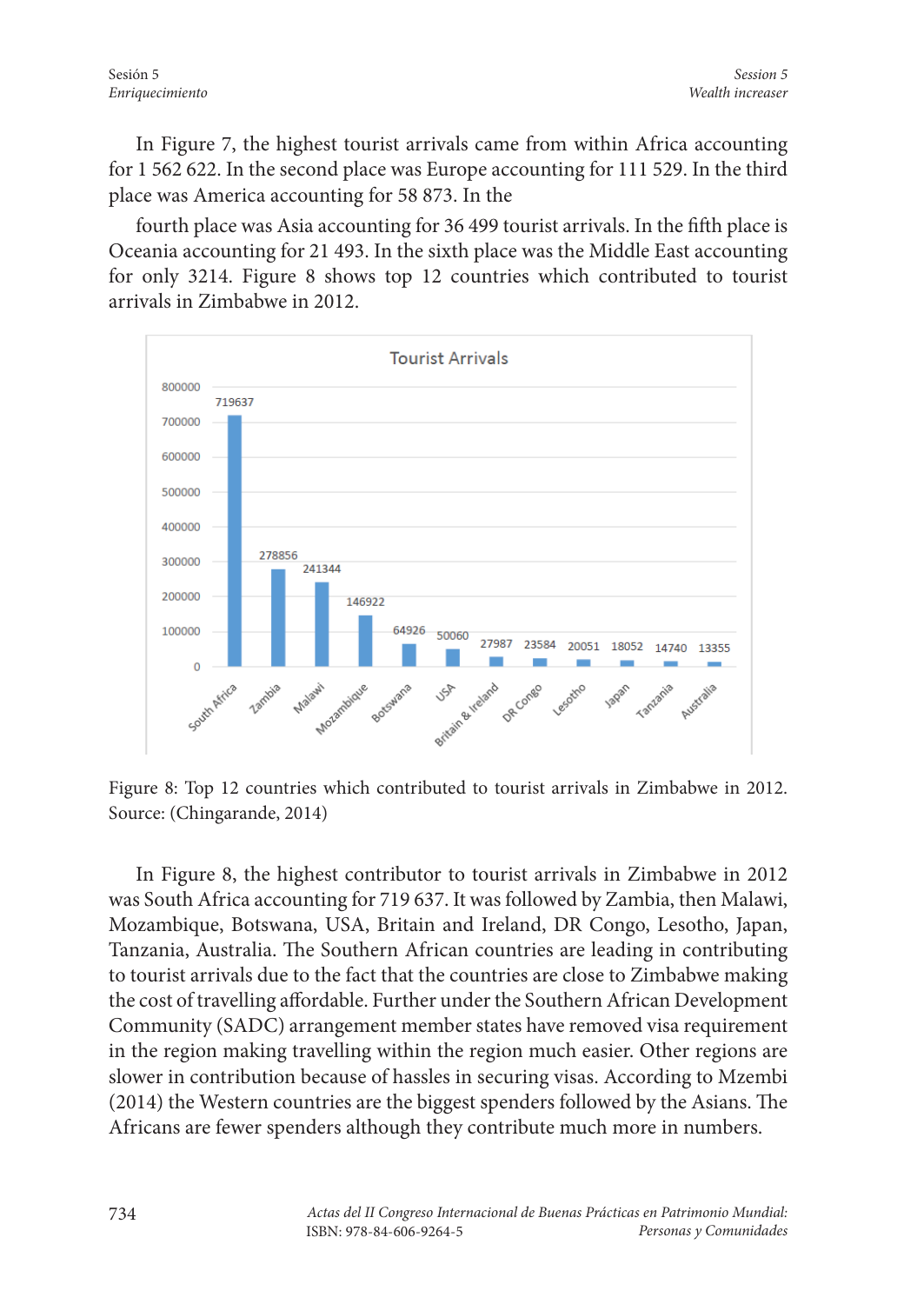The conclusion is that the tourism sector has potential to contribute to ZimAsset provided there are significant interventions to make the sector very robust. There is also lack of appropriate promotion in the high spending countries of places such as the Victoria Falls.

#### **PART 6: CONCLUSION**

The number of WHSs will have a significantly and robustly positive effect on international tourist arrivals. Therefore, a country possessing a WHS is in a winwin situation not only for the sustainable conservation of cultural achievements and natural resources, but also for the development of the tourism economy. More over we could say that these two purposes are not contradictory, but rather complementary. It is because conservation is the only way to maintain sustainable tourism income from WHSs, and this tourism income is indispensable for the further preservation of WHSs.

So finally the results indicate that there exists a positive relationship between having such heritage sites and tourist numbers, and there exists a positive relationship between the extent of specialization in tourism and long-term GDP growth.

#### **REFERENCES**

- African Development Bank (2010) *Zimbabwe country brief*. Regional Department – Southern region. http:/www.afdb.org/fileadmin/upload/afdb/Documents/ project-andoperations/Zimbabwe%20country20Brief-02pdf
- Arezki, Rabah, Reda Cherif, and John Piotrowski, (2009), *Tourism Specialization and Economic Development: Evidence from the UNESCO World Heritage List,* IMF Working Paper, July.
- Ashworth, G. J. & van der Aa, BJM. (2006) Strategy and Policy for the World Heritage Convention: Goals, Practices and Future Solutions in, A. Leask & A. Fyall (eds) *Managing World Heritage Sites*, Oxford: Elsevier
- Bedate, Ana, Luis César Herrero,and José Ángel Sanz, (2004). Economic valuation of the cultural heritage: application to four case studies in Spain, *Journal of Cultural Heritage* 5, pp. 101–111, Oxford Elsevier SAS.
- Borges**,** Maria Ana et al. (2011) *Sustainable tourism and natural and cultural World Heritage Priorities for action***,** International Union for Conservation of Nature and Natural Resources IUCN, Gland, Switzerland, January.
- Chingarande, Anna, (2014) Can Tourism Sector Steer The Zimbabwe Agenda for Sustainable Socio-Economic Transformation (ZIMASSET)?, Faculty of Commerce, Department of Economics, Bindura University of Science Education, Zimbabwe, *International Journal of Social Relevance and Concern*, Vol. 2, Issue 5, pp. 25-29, May.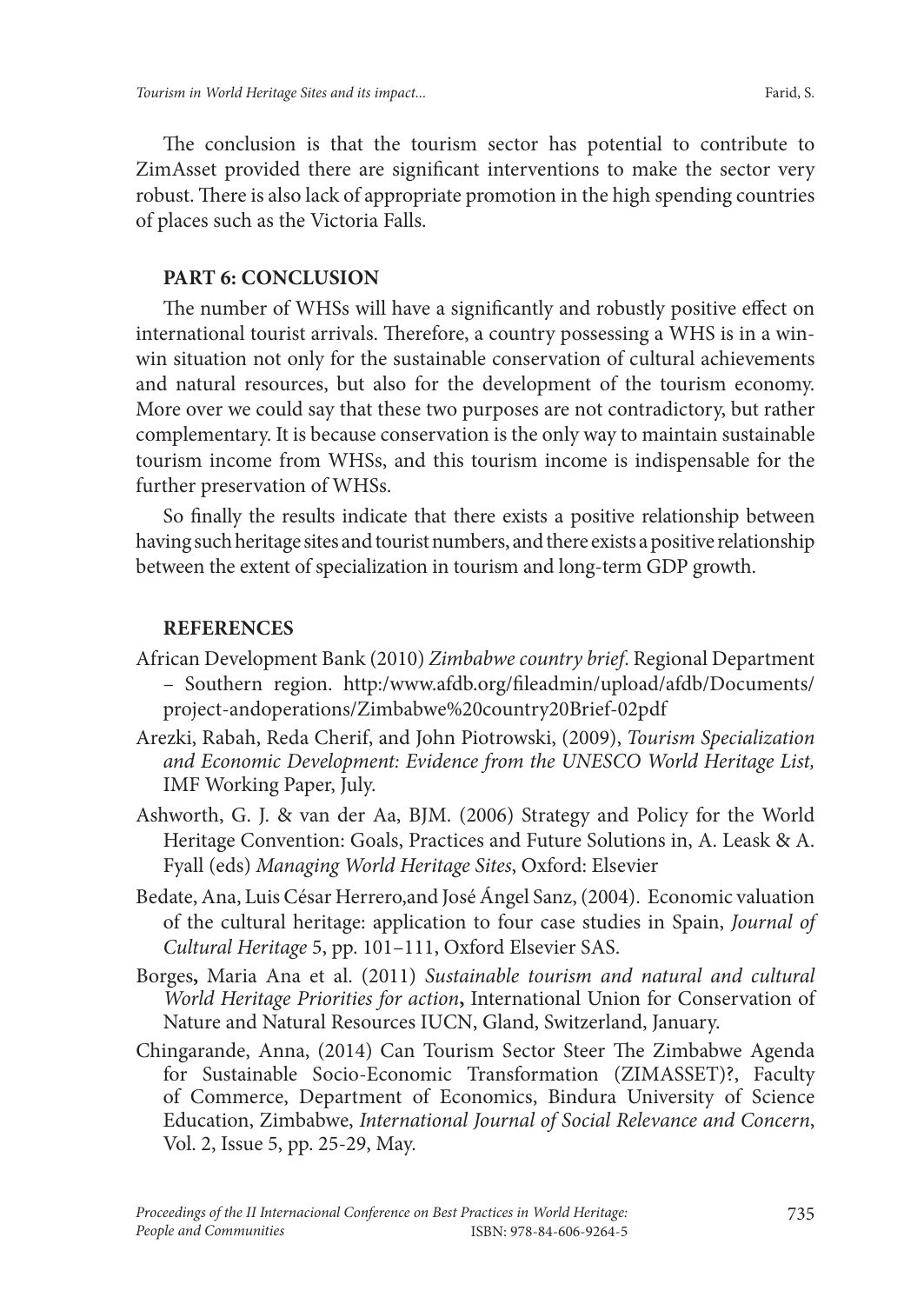- Chao, Chi-Chur, Bharat R. Hazari, Jean-Pierre Laffargue, Pasquale M. Sgro, and Eden S.H. Yu, 2006, "Tourism, Dutch Disease, and Welfare in an Open Dynamic Economy," *Japanese Economic Review*, Vol. 57, No. 4, pp. 501–15.
- Copeland, B.R., 1991, "Tourism, Welfare, and De-Industrialization in a Small Open Economy," *Economica*, Vol. 58, pp. 515–29.
- Deursen, Rosalie E van and Wendy F Raaphorst (2014) Proud to be Dogon: An exploration of the local perspective on cultural tourism and cultural heritage management in Dogon country, Mali, *Tourism and Hospitality Research*, Vol. 14, pp 67–80.
- Emir, Oktay and İbrahim Kılıç, (2014). Evaluation of World Countries in Terms of Tourism Indicators Through Multivariate Analysis Method, *Journal of Yasar University*, Vol. 9 No. (33) pp. 5597-5622
- Figgis, P. & Bushell, R. (2007) Tourism as a Tool for Community-based Conservation and Development. In R. Bushell & P. F. J. Eagles (Eds.), *Tourism and Protected Areas: Benefits beyond Boundaries*. Wallingford ; Cambridge, Mass.: CABI Pub. & IUCN - The Vth IUCN World Parks Congress.
- Frey, Bruno S. and Paolo Pamini, *World Heritage: Where Are We? an Empirical Analysis,* Working Paper Series CREMA – Center for Research in Economics, Management and the Arts, Switzerland.
- Harding, Sarah K. (1999), *Value, Obligation and Cultural Heritage*, IIT Chicago-Kent College of Law.
- Hastings, Danielle (2014*), Combating Visitor Pressure: Impact of Tourism on the Conservation of World Heritage Sites*, A thesis submitted in partial fulfillment of the requirements for the degree of Master of Arts, University of Washington.
- Lim, C. (2006). A survey of tourism demand modeling practice: issues and implications. In *International handbook on the economics of tourism* (pp. 45e72). Cheltenham: Edward Elgar.
- McKercher, Bob (2002). Towards a Classification of Cultural Tourists, *Int. J. Tourism Res*. vol 4, no. 29.
- Meskell, Lynn, (2013). *States of Conservation: Protection, Politics, and Pacting within UNESCO's World Heritage Committee***,** Stanford University.
- Munro, Jennifer Strickland- & Susan Moore (2014). Exploring the impacts of protected area tourism on local communities using a resilience approach, *Koedoe* 56(2).
- Mzembi, W (2014) *Contribution of Tourism***.** A paper presented to Parliamentary Seminar held 12-13 March, Harare International Conference Centre.
- Mzumara, M (2012). *Developing an Export Promotion Strategy for the potconflict Reconstruction of Zimbabwe*, PhD Thesis, Potchefstroom: North-West University. Unpublished.